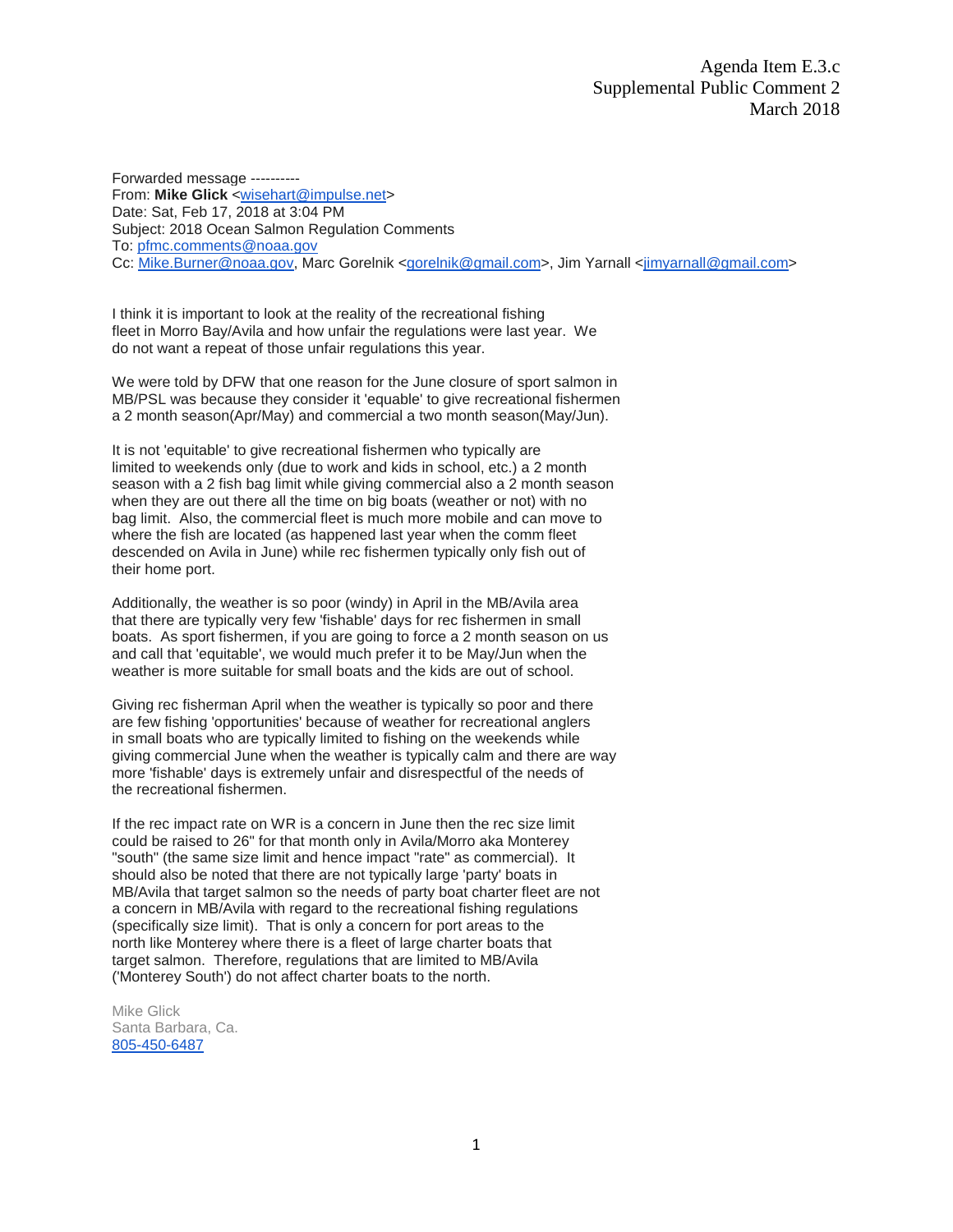From: Mike Glick [<wisehart@impulse.net>](mailto:wisehart@impulse.net) Date: Sat, Feb 17, 2018 at 3:35 PM Subject: RE: 2017 CDFW Salmon Comments 2-28-17 Deadline To: [pfmc.comments@noaa.gov](mailto:pfmc.comments@noaa.gov) Cc: [Mike.Burner@noaa.gov,](mailto:Mike.Burner@noaa.gov) Marc Gorelnik [<gorelnik@gmail.com>](mailto:gorelnik@gmail.com), Jim Yarnall [<jimyarnall@gmail.com>](mailto:jimyarnall@gmail.com)

Regarding the 1:9 WR impact rate for recreational fishery in June in Morro Bay/Avila versus the 1:200 impact rate for commercial for the same area/month as reported in "CALIFORNIA DEPARTMENT OF FISH AND WILDLIFE RECOMMENDATIONS FOR WINTER-RUN CONSERVATION MEASURES IN 2017 OCEAN FISHERIES "("Recommendations…"), I have noted several serious problems in the analysis that call into question the validity of these numbers.

1- As noted in previous comments, the impact "rates" neglect to include mortality of released shorts which intentionally introduces significant (one order of magnitude, i.e. a factor of 10) errors specifically regarding commercial impact rates. When mortality rate of released short fish is included in the calculation the commercial impact rate is actually very similar to the recreational impact rate. Mortality of released shorts has a much greater impact on the comm rate than sport, and not including that factor artificially biases impact rate calculations heavily in favor of comm. Additionally, there is no scientific reason to neglect this factor since the data necessary to include it seems to be readily available and the calculation is relatively simple.

2- For the purpose of calculation of the MB/Avila ocean harvest impact rate, the document "Recovery of Coded-Wire Tags from Chinook Salmon in California's Central Valley Escapement, Inland Harvest, and Ocean Harvest in 2012" ("Recovery of Coded…") and the document "Recommendations…" report that the whole area of "Monterey" includes both "North" and "South" and the analysis does not distinguish the fishery specific to the Morro Bay/Avila "sub-port" so it is not clear how they can come up with different results for Morro/Avila versus Monterey "North". In other words, the whole Monterey "management area" data is presented as one lumped model but no justification (only incomplete data) is given for the difference reported between Monterey "North" and "South" in the above referenced "Recommendations..." and "Recovery of Coded…" documents and incomplete sub-port specific actual data is given or referenced for MB/Avila. The different results for North and South do not seem to have any mathematical/data basis that can be replicated using the information provided. It appears that the only way sub-port specific impact rates are analyzed for the recreational fishery is using incomplete, extrapolated "landings" data and the data set is so small as to be statistically insignificant and fraught with errors.

3- Per report "Sacramento River Winter Chinook Cohort Reconstruction Analysis of Ocean Fishery Impacts" dated August 2012, table A2 lists the WR size distribution versus month but this data appears to be lumped together for the whole fishery irrespective of the major port area or sub-port area. This may or may not be a valid assumption but no justification is given. Additionally, no corresponding agevs.-size is given for all other stocks which would seem to make it impossible to distinguish differences in impact "rate" for recreational versus commercial since the main (read: only) reason given for the difference in rates is the size limit difference (24" for rec and 27" for comm).

4- Using the reported CWT recovery rates for WR for the Morro/Avila it would seem that the amount of data is so small that it would not be statistically meaningful or accurate to draw any real conclusions about Morro/Avila sub-port specific impact rates without much more data/analysis. For example, in 2014, 590,623 WR were CWT marked and tagged and *1 total* (emphasis definitely added!!!) WR sample collected south of Point Sur ("Recommendations…" page 8) which hardly seems statistically significant to draw any meaningful conclusions but is, rather, anecdotal at best.

This seriously calls into question the validity of the 1:9 and 1:200 numbers or really any sub-port specific conclusions reported for the Morro Bay/Avila fisheries with regard to WR impacts.

Thank you, Mike Glick Santa Barbara, Ca. [805-450-6487](tel:(805)%20450-6487)